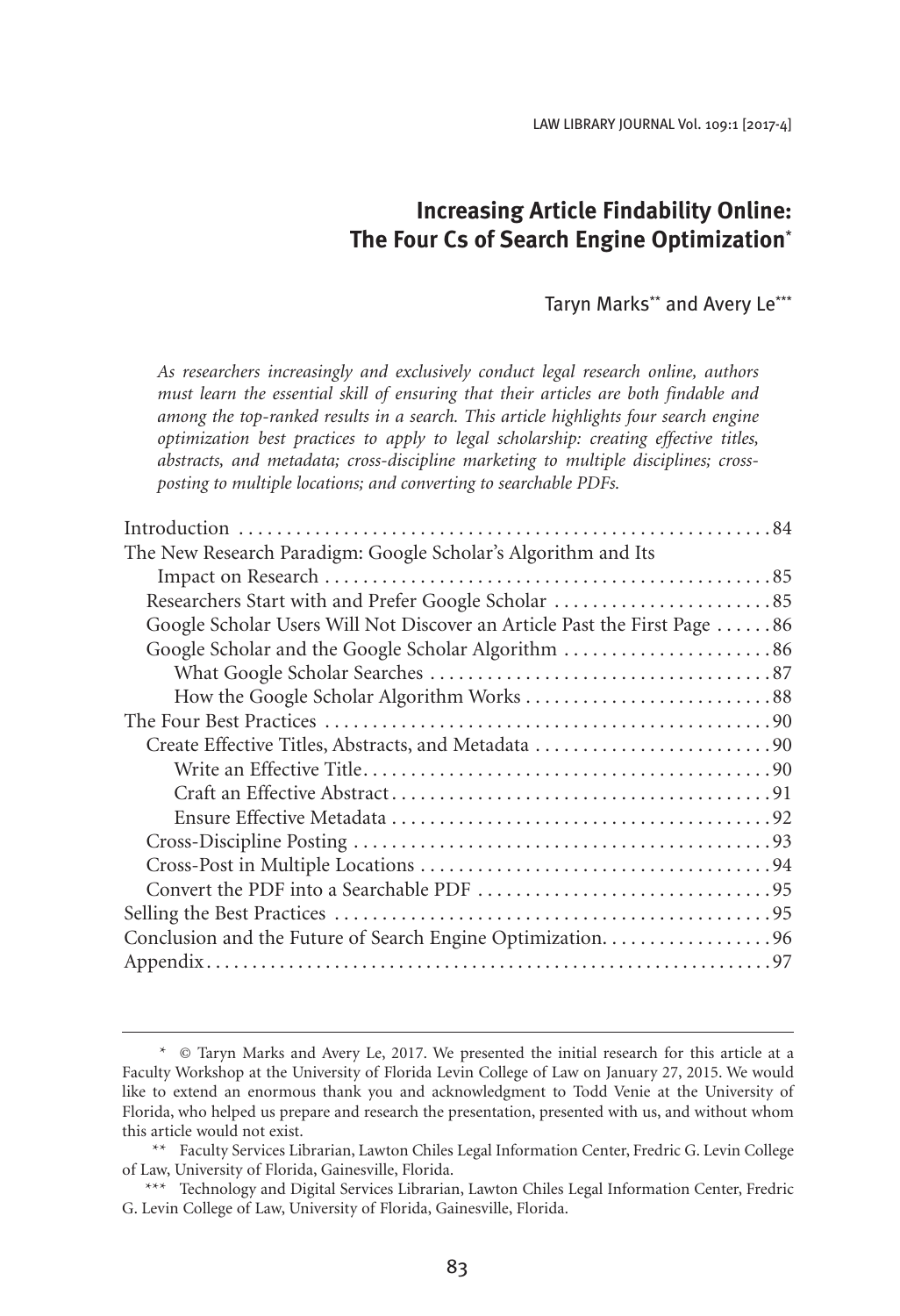#### **Introduction**

Il Promoting scholarship online is difficult. When an author<sup>1</sup> posts an article on the web, such as in digital repositories or research databases, she pits her article against the millions of other articles already available online. For her article to rise above the masses of other online articles, the author must actively promote that scholarship. Such promotion is particularly important for an author in a tenured or tenure-track position, where citation counts, impact factors, and online recognition have become increasingly important in the tenure and promotion process, both before and after an author achieves tenure.<sup>2</sup>

¶2 To best increase an article's visibility online, an author must practice search engine optimization. To do this, she should learn how search engine optimization works, how online searches can influence citation counts and impact factors, and how certain techniques can promote the findability of scholarship online. To help educate authors who are unfamiliar with search engine optimization, we have developed four best practices that we believe best promote scholarship online. Before delving into a discussion of those four best practices, we first clarify how search engines work and how search engine optimization takes advantage of those search engine processes.

¶3 We first explain how search engines work. Because researchers increasingly use Google Scholar to find relevant research, we focus our analysis on the Google Scholar search algorithm and on how researchers use Google Scholar to find information. Many other databases and search engines model their algorithms on the Google algorithm, making an understanding of its underlying functionality even more useful to an author.<sup>3</sup> Once an author understands the likely factors considered by Google Scholar when a researcher conducts a search,<sup>4</sup> the author can use that knowledge to increase an article's findability.

¶4 We then explain how we extrapolated the four best practices for search engine optimization. Although we focused our efforts on how to identify practices that would maximize citation counts and impact factors—the metrics that are most important to law professors—we believe the underlying understanding of search engines and search engine optimization can be applied with equal success across multiple different academic fields and professional disciplines.

<sup>1.</sup> Throughout this article, we use the word "author" to refer to someone who produces academic research publications.

<sup>2.</sup> Emilio Delgado López-Cózar et al., *The Google Scholar Experiment: How to Index False Papers and Manipulate Bibliometric Indicators*, 65 J. Ass'n Info. Sci. & Tech. 446, 446–47 (2014) (noting that "researchers have to respond to evermore demanding pressures to demonstrate their impact in order to obtain research funding or to progress in their academic career, especially in fields of the social sciences and humanities"). "Citation count" refers to the number of citations that an author has to her articles; "impact factor" measures an author's total number of articles, citations, and sometimes the quality of the journal in which the article is published. *See, e.g.*, Raj Kumar Pan & Santo Fortunato, *Author Impact Factor: Tracking the Dynamics of Individual Scientific Impact*, Sci. Rep. (May 12, 2014), http://www.nature.com/articles/srep04880.

<sup>3.</sup> In the law field, both Westlaw and Lexis Advance mimic Google's single search bar. *See infra* ¶¶ 7–8.

<sup>4.</sup> Unfortunately, Google does not publicize its search algorithm, so we rely on studies that reverse-engineered the Google Scholar algorithm and our own observations of the search engine. *See infra* ¶¶ 18–23.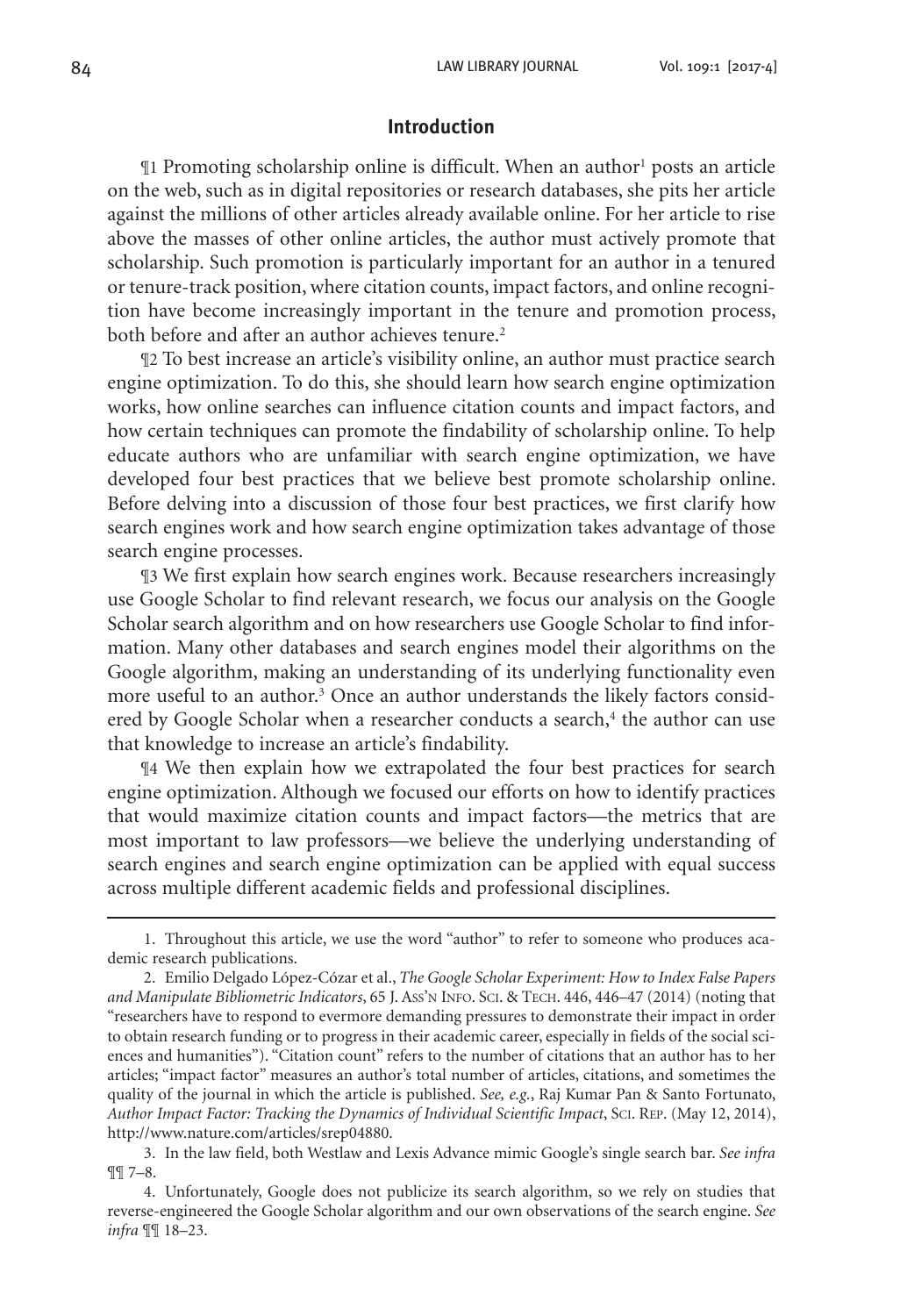¶5 Finally, we explain the four best practices and justify why these four are the best practices. We refer to the best practices as "The Four Cs of Search Engine Optimization." They are  $(1)$  create effective titles, abstracts, and metadata;  $(2)$  crossdiscipline posting of scholarship; (3) cross-post to multiple web locations; and (4) convert works to user-friendly, searchable PDFs. We then conclude, and in doing so also propose additional research projects that would expand on our own best practices in search engine optimization.

## **The New Research Paradigm: Google Scholar's Algorithm and Its Impact on Research**

¶6 Google Scholar has become so popular in the academic world that researchers almost always start their research in that database, and the habits that researchers develop when using Google Scholar translate across any other source they use.

## Researchers Start with and Prefer Google Scholar

¶7 Authors need to understand Google Scholar and how Google Scholar works because both students and academic researchers often start (and too frequently complete) their research in Google Scholar<sup>5</sup> or even in Google itself.<sup>6</sup> Students and researchers, already familiar with the Google platform, like Google Scholar's simple, straightforward search box; more important, they like how easy Google Scholar is to use and how quickly they can find information.7 Because of this "Google fluency," students and academic researchers often turn to Google Scholar to conduct their initial scholarly searches,<sup>8</sup> instead of using library catalogs and other academic databases such as EBSCO or ProQuest.<sup>9</sup> Users in one study located an article using Google Scholar almost fourteen times more frequently than using the library catalog.10 Even among legal researchers, Google Scholar has become a preferred search engine.<sup>11</sup>

¶8 As a result of Google Scholar's success and popularity, students and researchers expect (or at least desire) databases other than Google to be Google-like in how they search and present information. Databases have responded to such user preferences by revamping their platforms and search algorithms to meet researchers'

<sup>5.</sup> Gail Herrera, *Google Scholar Users and User Behaviors: An Exploratory Study*, 72 C. & Res. Libr. 316, 318, 319 (2011) (noting that Google Scholar "[i]s a good starting place for undergraduate research projects" and that there is "a general adoption of Google among students and researchers alike").

<sup>6.</sup> Jillian R. Griffiths & Peter Brophy, *Student Searching Behavior and the Web: Use of Academic Resources and Google, 53 LIBR. TRENDS 539, 548 (2005).* 

<sup>7.</sup> Herrera, *supra* note 5, at 317–18.

<sup>8.</sup> *Id.* at 318–19; *see also* Jöran Beel & Bela Gipp, *Google Scholar's Ranking Algorithm: An Introductory Overview*, *in* 1 Proceedings of the 12th International Conference on Scientometrics and Informetrics 230, 230 (2009) [hereinafter Beel & Gipp I] (discussing the influence on Google Scholar on the academic scientific community).

<sup>9.</sup> Griffiths & Brophy, *supra* note 6, at 546.

<sup>10.</sup> Herrera, *supra* note 5, at 327.

<sup>11.</sup> Ashley Krenelka Chase, *Making the Most of Free Legal Research: A Selected Annotated Bibliography*, 28 Reference Rev., no. 3, 2014, at 7.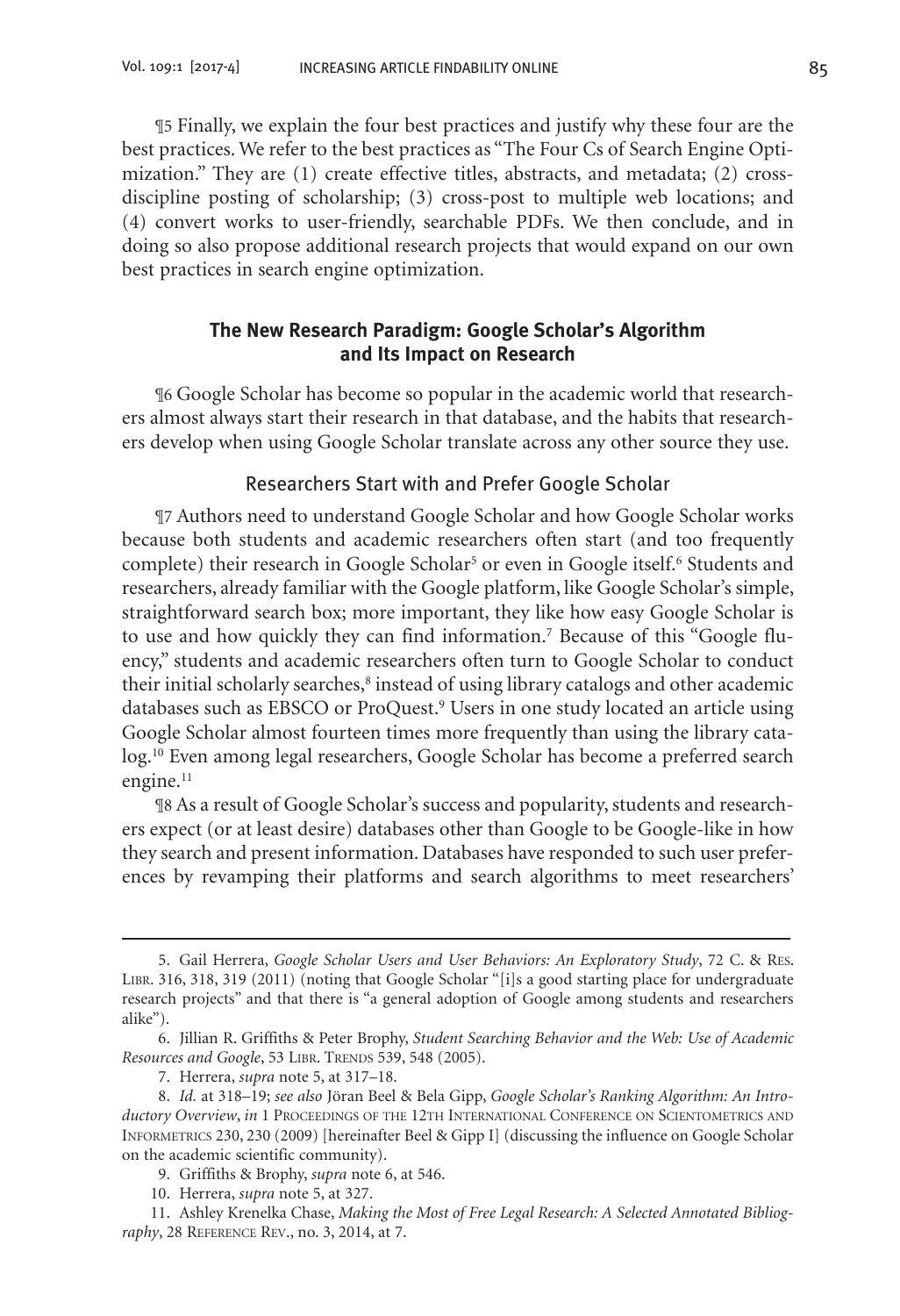demands.12 Google Scholar thus plays an important role in current research techniques, and authors who understand how Google Scholar works and how researchers use Google Scholar can adapt and apply their knowledge across a multitude of databases.

### Google Scholar Users Will Not Discover an Article Past the First Page

¶9 We know that researchers default to Google Scholar for academic research, so we now explore how researchers use Google Scholar to best understand how to optimize scholarship for that type of searching.

¶10 Based on eye-tracking analysis, studies determined that researchers infrequently go past the "page break" of search results<sup>13</sup> and almost never click beyond the first page of search results.<sup>14</sup> In Google Scholar, a typical page break occurs at about the sixth article in the list of search results; a typical first page includes approximately ten articles. For an article to have the greatest likelihood of being found by a researcher, the article must appear at least within the top ten articles returned by a Google Scholar search; otherwise, the vast majority of researchers will not see the article.

¶11 Understanding how Google Scholar researchers use Google Scholar applies to more than just Google Scholar, however. "[P]atterns of use of electronic information systems become habitual,"15 so that once researchers establish the habit of skimming only the first six articles returned from an online search or of looking only at the first page of results, they will maintain that habit across every database and search platform they use. As more databases imitate Google, researchers' habitual research techniques become ingrained. This habit even translates to legal databases such as Lexis Advance or Westlaw (two of the most commonly used databases for legal researchers)—each of which endeavors to be more Google-like in its respective search functionality. When researchers use either Lexis Advance or Westlaw to locate articles, they likely see only those articles near the top of the search results. As such, to maximize the chances that researchers will notice their articles, authors must effectively use search engine optimization tools to push their articles to the top of research results, whether in Google Scholar or in any other database.

### Google Scholar and the Google Scholar Algorithm

¶12 Before we explore the Google Scholar algorithm, we explain what we know about Google Scholar and its content. Authors seeking to grasp how Google Scholar ranks search results and how to increase the ranking of their articles must first understand what Google Scholar is.

<sup>12.</sup> *See, e.g.*, Jill Schachner Chanen, *Wired!*, A.B.A. J., Feb. 2010, at 34, 37 ("[T]he industry's new products will look very much like the Google-ization of legal research.").

<sup>13.</sup> Laura A. Granka et al., *Eye-Tracking Analysis of User Behavior in WWW Search*, *in* Proceedings of the 27th Annual International ACM SIGIR Conference on Research and Development in Information Retrieval 479 (2004). The page break is the spot on the screen where a person must scroll down to see the rest of the results.

<sup>14.</sup> Andrew D. Asher et al., *Paths of Discovery: Comparing the Search Effectiveness of EBSCO Discovery Service, Summon, Google Scholar, and Conventional Library Resources*, 74 C. & Res. Libr. 464, 474 (2013).

<sup>15.</sup> Griffiths & Brophy, *supra* note 6, at 543.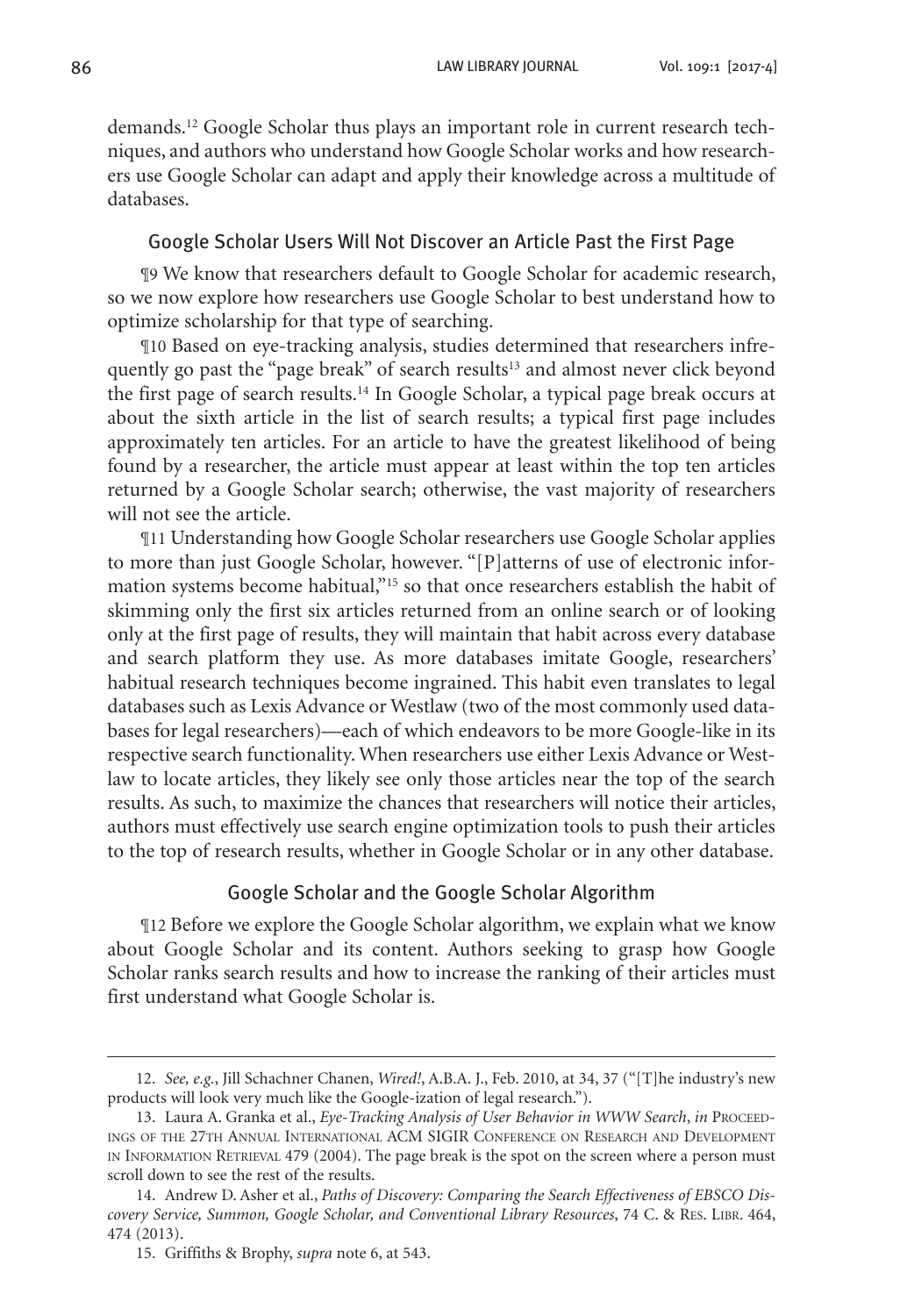# *What Google Scholar Searches*

¶13 Google Scholar searches just a small subset of the Internet and does not draw from websites typified by a Google search, such as Wikipedia, free encyclopedias, or company webpages. Instead, the Google Scholar algorithm pulls results only from sources that Google Scholar deems "scholarly," a term that Google Scholar does not define,<sup>16</sup> leaving us to extrapolate its meaning. Based on our own observations of Google Scholar search results and Google Scholar's examples of the websites it searches,<sup>17</sup> we know that Google Scholar searches and indexes at least some of the articles from the following databases:<sup>18</sup>

- • HeinOnline
- • JSTOR
- SciELO
- SSRN
- • ProQuest
- Wiley
- • EBSCO
- • Elsevier
- bepress (and other institutional repository hosting sites such as DSpace)
- Sage
- • LexisNexis

Additionally, if an author posts a PDF on the publications page of an .edu website, with both a title and author at the top of the first page and either a list of references or a bibliography somewhere in the PDF, that author's paper will also be indexed by Google Scholar.<sup>19</sup>

¶14 While we know the general outline of the sources that Google Scholar searches, we do not know its scope, such as the percentage of articles within the databases that Google Scholar accesses and indexes, and the parameters of that percentage; or Google Scholar's depth, such as whether the algorithm searches all of the databases every time it runs a search.

¶15 We also know that Google Scholar indexing an article and presenting that article in search results does not equate to researchers having access to the full text of that article. Google Scholar has arrangements with most of the databases listed above, arrangements that allow the Google Scholar bots to index and list the databases' articles in its search results. But almost all of the databases listed above are subscription databases, so that only those researchers who have subscriptions can read the full text of those articles.

¶16 Libraries have addressed some accessibility concerns. Google Scholar does contract with local libraries to crawl library catalogs and will link a researcher to the library catalog if the article might be found in that library. Universities with

<sup>16.</sup> *See, e.g.*, *About*, Google Scholar, https://scholar.google.com/intl/en/scholar/about.html [https://perma.cc/Z22S-YK7C].

<sup>17.</sup> *Inclusion Guidelines for Webmasters*, Google Scholar, https://scholar.google.com/intl/en /scholar/inclusion.html [https://perma.cc/GW3A-S3TZ].

<sup>18.</sup> This list is not exhaustive, as we know that Google Scholar searches many additional databases.

<sup>19.</sup> *Inclusion Guidelines for Webmasters*, *supra* note 17.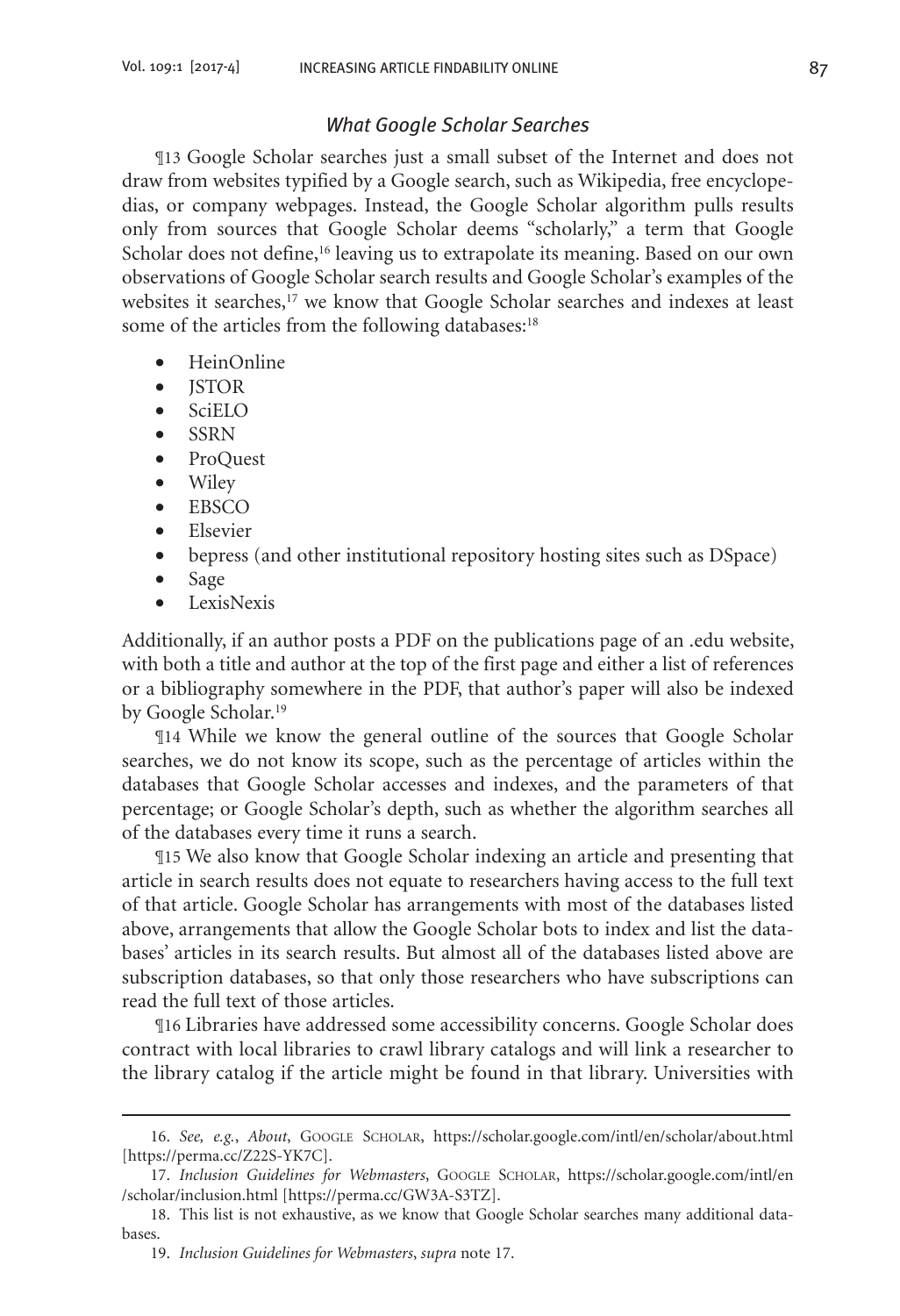IP-authenticated access to subscription databases also allow Google Scholar to seamlessly link researchers from the results of a Google Scholar search to the full text of articles behind paywalls. But for many researchers, Google Scholar search results provide only a tantalizing glimpse of potentially useful articles. Authors should request that their articles be posted in one of the databases Google Scholar indexes; they should also post articles on faculty webpages, SSRN, or institutional repositories to provide access for those who otherwise would not be able to use or cite the articles.

¶17 Authors seeking to increase the visibility of scholarship online must consider the sources Google Scholar draws from and the availability of articles to researchers using Google Scholar. In these ways, authors can take advantage of their knowledge of what Google Scholar searches; they can further take advantage of Google Scholar once they know how Google Scholar works.

#### *How the Google Scholar Algorithm Works*

¶18 In addition to understanding what Google Scholar searches, an author must understand how the algorithm searches for and then ranks the articles listed in search results. To achieve the best optimization of their articles, authors must work with the Google Scholar algorithm's methodology and ranking system.

¶19 Unfortunately, we do not know the details of the Google Scholar algorithm, as Google refuses to divulge the secret of its methodology and shares only a few vague details with the public.20 But, since Google unveiled Google Scholar in November 2004,<sup>21</sup> computer scientists and others have reverse-engineered the algorithm and extrapolated several factors that they believe the Google Scholar algorithm measures and utilizes to generate its search result rankings.<sup>22</sup> Jöran Beel and Bela Gipp examined the algorithm using several different methodologies, focusing on three variables: a basic keyword search, citation count, and the age of an article.23 From these studies, Beel and Gipp developed the following theories:

#### **Factors that directly influenced search result ranking of an article:**

- Citation count of the article<sup>24</sup>
- Exact search terms appear in the article<sup>25</sup>

<sup>20.</sup> Currently, Google Scholar says only that "Google Scholar aims to rank documents the way researchers do, weighing the full text of each document, where it was published, who it was written by, as well as how often and how recently it has been cited in other scholarly literature." *About*, *supra* note 16.

<sup>21.</sup> Judit Bar-Ilan, *Which h-index?—A Comparison of WoS, Scopus and Google Scholar*, 74 Scientometrics 257, 258 (2008).

<sup>22.</sup> *See, e.g.*, Beel & Gipp I, *supra* note 8; Jöran Beel & Bela Gipp, *Google Scholar's Ranking Algorithm: The Impact of Citation Counts (An Empirical Study), in THIRD INTERNATIONAL CONFERENCE ON* Research Challenges in Information Science 439 (2009) [hereinafter Beel & Gipp II]; *see also, e.g.*, Jöran Beel et al., *Academic Search Engine Optimization (ASEO): Optimizing Scholarly Literature for Google Scholar & Co.*, 41 J. Scholarly Pub. 176 (2010); Péter Jacsó, *Google Scholar: The Pros and the Cons*, 29 Online Info. Rev. 208 (2005).

<sup>23.</sup> Beel & Gipp I, *supra* note 8, at 230; Beel & Gipp II, *supra* note 22, at 439; Jöran Beel & Bela Gipp, *Google Scholar's Ranking Algorithm: The Impact of Articles' Age (An Empirical Study)*, *in* Sixth Annual Conference on Information Technology: New Generations 160, 160 (2009) [hereinafter Beel & Gipp III].

<sup>24.</sup> Beel & Gipp I, *supra* note 8, at 233; Beel & Gipp II, *supra* note 22, at 442–43.

<sup>25.</sup> Beel & Gipp I, *supra* note 8, at 234.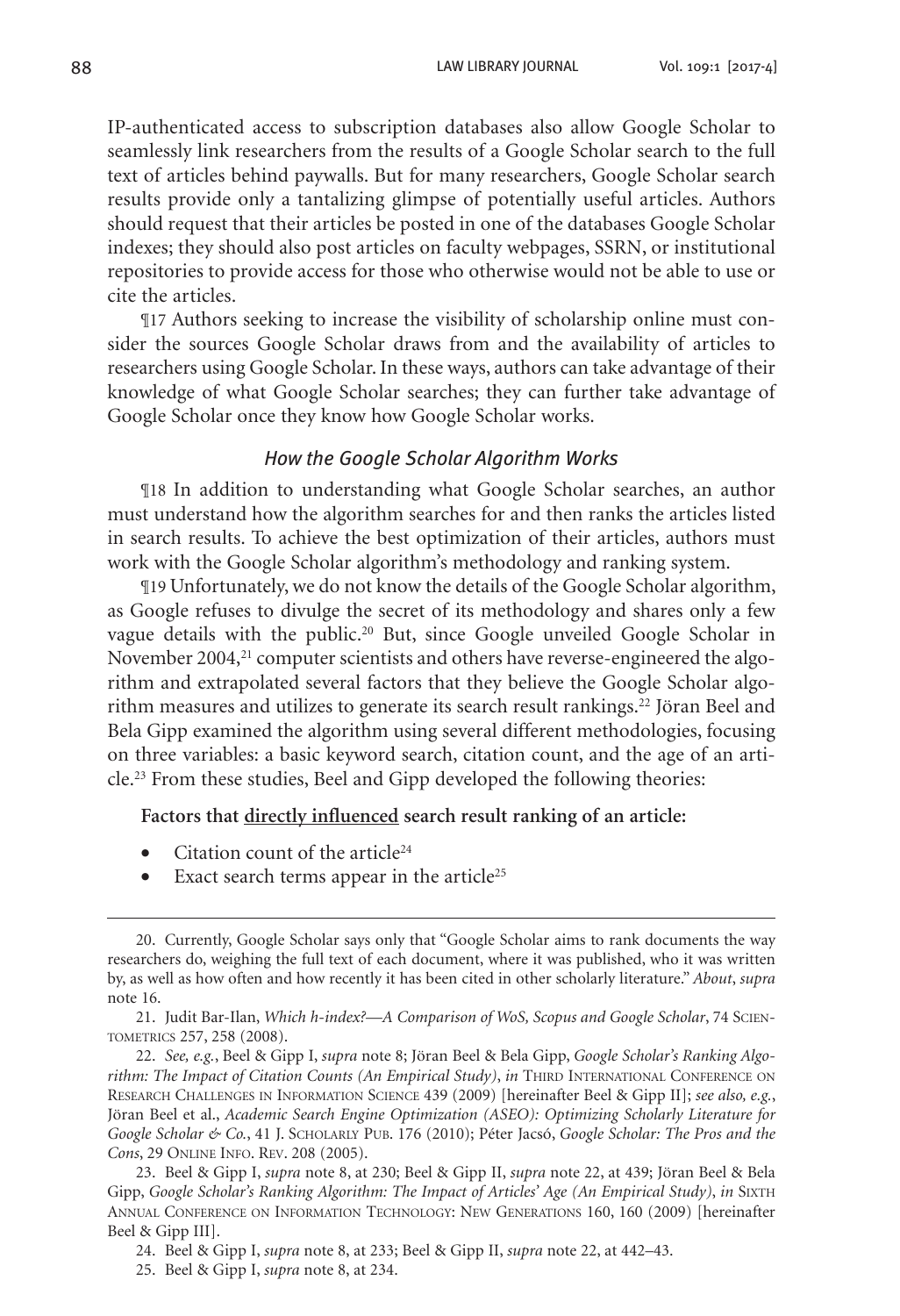Search terms appear in the article's title<sup>26</sup>

### **Factors that did not directly influence search result ranking of an article:**

- Number of times a search term appears in the article<sup>27</sup>
- Synonyms of search terms appear in the article<sup>28</sup>
- Publication date of the article<sup>29</sup>

¶20 Beel and Gipp also determined that during a title field search, the algorithm *always* factors the citation count of the article into the ranking of results. During a full-text search, however, the algorithm *usually* factors the citation count, but not always.30 We speculate that when a researcher searches for keywords in the title field, search results tend to be more limited, so the algorithm assumes that the researcher would prefer an article with a higher reputation. When a researcher does a full-text keyword search, however, the number of possible articles expands, so the algorithm will usually rank articles by citation count, but not always.<sup>31</sup>

¶21 Additionally, the publication date of an article does not directly influence the search result ranking of that article, but articles in the top-ranked positions "are on average older than articles" in the lower-ranked positions.32 We hypothesize that this occurs because an article's publication date directly influences that article's citation count: an older article, published last year, will likely have a higher citation count than an article published yesterday, simply because of time.

¶22 Finally, Beel and Gipp demonstrated that the Google Scholar algorithm changes depending on whether the researcher uses the title, full text, cited by, or related article search function.<sup>33</sup> We think that perhaps Google Scholar "reads" a search string and determines an article's relevance differently depending on how the researcher constructs a search. A title search for "originalism" likely indicates to the algorithm that the researcher wants articles in which originalism is the exclusive topic of the article, while a full-text search for "originalism" may indicate to the algorithm that the researcher would like articles that discuss originalism, not articles in which originalism is the exclusive topic of the article. This may also be one of the reasons why Google Scholar does not seem to consider the number of times that a search term appears in the full text of an article.

¶23 All of this reverse engineering and understanding of the Google Scholar algorithm, though, only helps an author who implements techniques that take advantage of this knowledge. One such technique is the four best practices.

<sup>26.</sup> *Id.* at 235.

<sup>27.</sup> *Id.* at 234, 235.

<sup>28.</sup> *Id.*

<sup>29.</sup> Beel & Gipp III, *supra* note 23, at 164.

<sup>30.</sup> Beel & Gipp II, *supra* note 22, at 444.

<sup>31.</sup> For example, if an article has keywords both in its title and in its text, the algorithm may rank that article higher than an article with a higher citation count but keywords only in its text.

<sup>32.</sup> Beel & Gipp III, *supra* note 23, at 163.

<sup>33.</sup> Beel & Gipp I, *supra* note 8, at 235.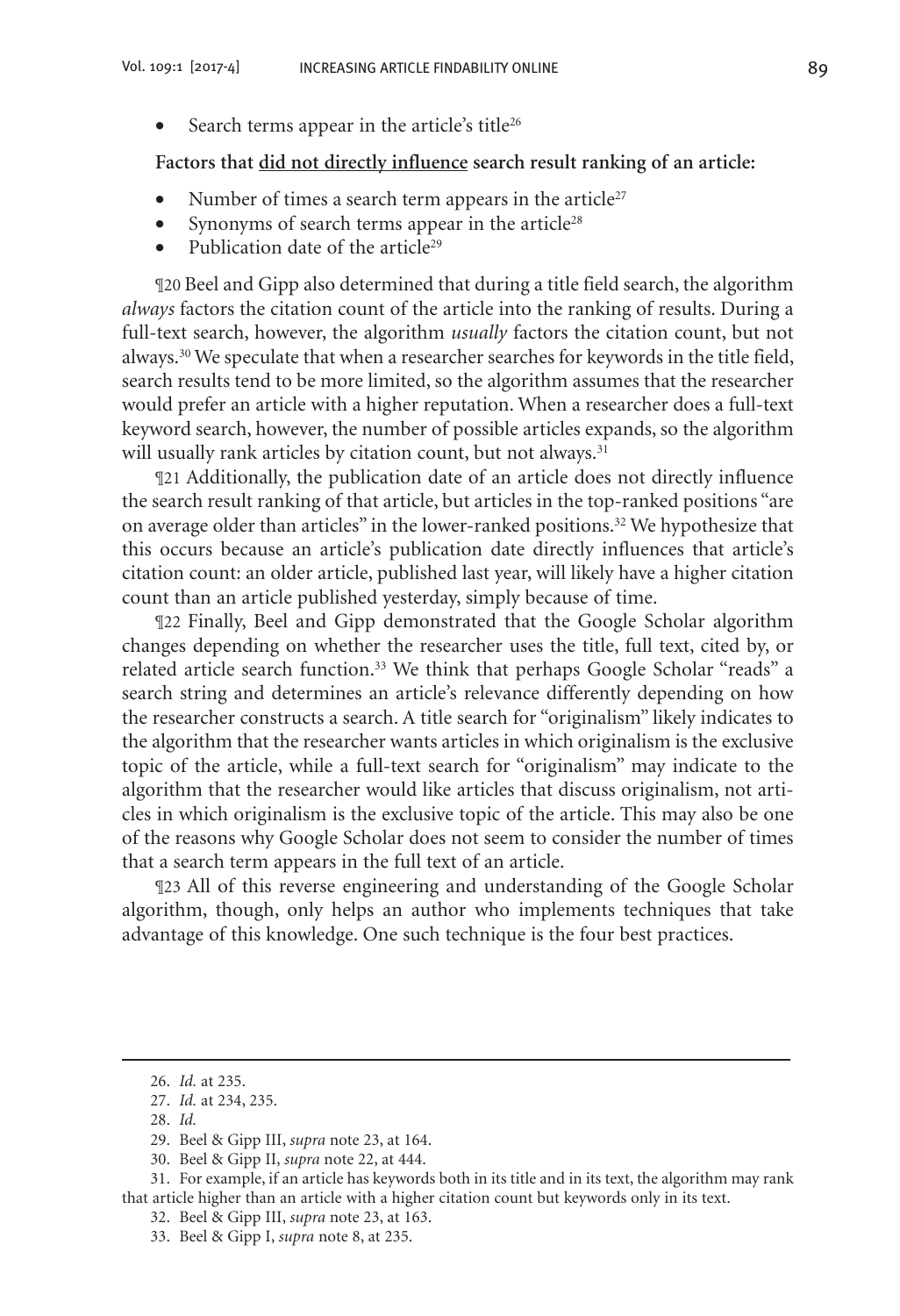#### **The Four Best Practices**

¶24 We originally began identifying best practices to improve online scholarship visibility for a workshop that we presented to the University of Florida law faculty. To delineate the best practices, we researched how search engines such as Google Scholar function, but we also pooled our experiential knowledge and observations of online searches. Additionally, we both have expertise in the creation and management of institutional repositories. At the University of Chicago's law library, Taryn worked on defining and choosing the metadata most useful to a historical institutional repository. In her work at Levin College of Law, Avery frequently came across articles that contained weak and inaccurate metadata. Avery's experience managing repositories provided examples of good and bad metadata, and of how bad metadata could prevent information from being found.<sup>34</sup> Our technical research<sup>35</sup> and our experience led us to the "Four Cs" of search engine optimization for legal scholarly works.

#### Create Effective Titles, Abstracts, and Metadata

¶25 The first best practice is to carefully craft the title of any article, write a short abstract filled with keywords, and verify that an article's metadata is correct.

## *Write an Effective Title*

¶26 First, an author should write an effective title. A title serves as the first point of contact with researchers and acts as one of the key components of an article's embedded metadata. Researchers who skim just the first page of search results quickly judge an article based solely on its title. As such, an author must carefully choose words that effectively summarize the contents of the article in only a brief snippet, and should incorporate important keywords into the title to make the article more findable to researchers conducting a search.<sup>36</sup>

¶27 Ideally, the title will appeal to readers, so an author should create a smart, witty title that does not detract from the article's content: a challenging endeavor. Practically speaking, researchers are more likely to click on an article with a clear and accurate title that concisely describes the article's subject matter or main thesis, than they are to click on an article with an abstract, obtuse title. So although a creative title may attract a researcher's attention, the title's catchiness, without appropriate keywords, will likely push that article lower in a search result ranking than will a non-pithy title that has meaningful keywords. A cleverly titled article loses its value if researchers will not find the article at the top of their search results, so an author should favor information and keywords over wittiness.<sup>37</sup>

¶28 An author must also consider the length of the title. A title should balance being catchy and informative, yet avoid the risk of being misleading, verbose, curt, or exhaustive to the point of overwhelming the researcher. Including a subtitle can allow an author to grab a researcher's attention with the title and then to fully con-

<sup>34.</sup> For example, in one of the articles, the named author was the research assistant of one of the professor's previous coauthors.

<sup>35.</sup> *See supra* ¶¶ 9–23.

<sup>36.</sup> *See supra* ¶¶ 18–23.

<sup>37.</sup> *See id*.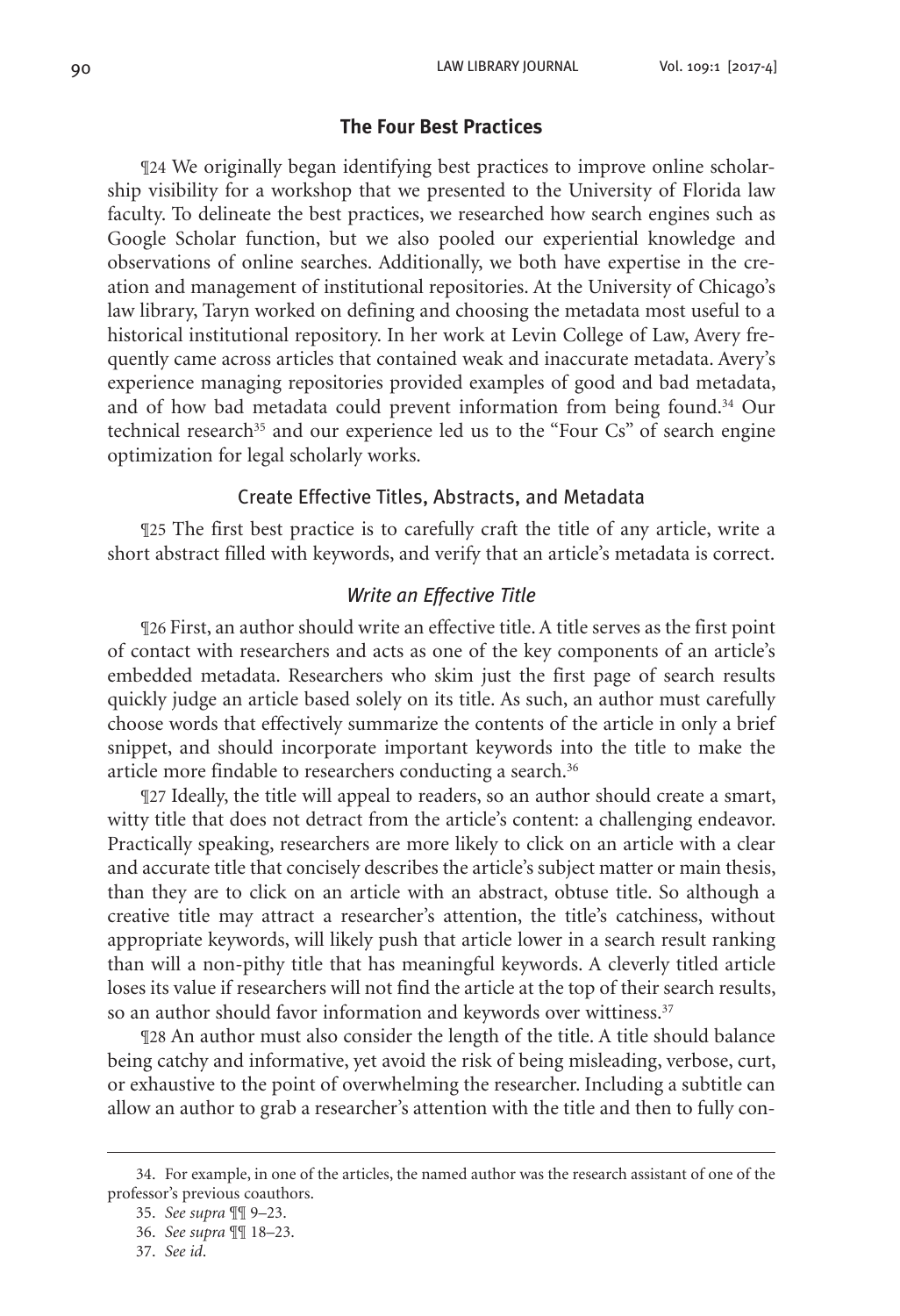vey the substance of the article within the subtitle. When writing a subtitle, keyword positioning is critical. In Google Scholar (and some other databases), search results usually include only the first seven or eight words of a title. Because of this quirk, an author should put the most important content of the title first, then insert a colon (a frequently-used theme in law) for the clever, creative part of the title. By placing the explanatory part of the title first, the researcher will be able to readily decipher the subject of an article, instead of having to guess at the meaning of the clever and creative part of the title. Title transparency matters.

¶29 The most important practice with respect to article titles is to insert keywords directly into the titles. As Gipp and Beel revealed, keywords in the title influence an article's ranking far more than the keywords in the article itself.38 For example, if an article's main focus is online data privacy, the author should highlight specific keywords such as "data privacy" and "online data protection" in the article's title. Although the title "The Right to Be Forgotten" may describe the article's contents and correlate with data privacy, the title may be misinterpreted if the researcher, especially a researcher outside of the law field, is unfamiliar with the concept of *the right to be forgotten*. 39 Adding a colon and several more words to the title, such as "The Right to Be Forgotten: Protecting Data Privacy in the Internet Era," helps to explain the right to be forgotten to those researchers without that knowledge. Even better would be "Protecting Data Privacy in the Internet Era: Asserting the Right to be Forgotten," which would place the critical keywords at the front of the title.

¶30 When an article's title matches the keywords in a researcher's search string, that article will likely rise in search result rankings and thus will be more likely to be read, used, and cited. Additionally, by continually connecting a broader topic (online data privacy) with an important subset of that topic (the right to be forgotten), search engine algorithms may start to recognize the connection and offer researchers the suggestion of "right to be forgotten" when the researcher searches "online data privacy."

¶31 Creating an effective title, with clear keywords that accurately convey the subject of the article, is just the first step of this best practice. Next, an author must consider the abstract.

## *Craft an Effective Abstract*

¶32 After an author catches the researcher's attention with the title, she must then draw the researcher in with the abstract. As such, an author should write short, accurate abstracts that contain several keywords (ideally at the beginning of the abstract).

¶33 An abstract should provide more detail than a title, expanding on what the researcher learned from the title, but the abstract cannot be so long that it loses concision and clarity. The first lines of the abstract have significant weight on the researcher's decision to open the article, which means the repetitive use of important keywords within the abstract, particularly at the beginning, ensure that a

<sup>38.</sup> *See* Beel & Gipp I, *supra* note 8, at 234, 235.

<sup>39.</sup> We borrowed this title and example from Robert Kirk Walker, Note, *The Right to Be Forgotten*, 64 Hastings L.J. 257 (2012). The right to be forgotten is the right to have one's information deleted from the Internet (especially after death) and to have complete privacy from Internet search engines.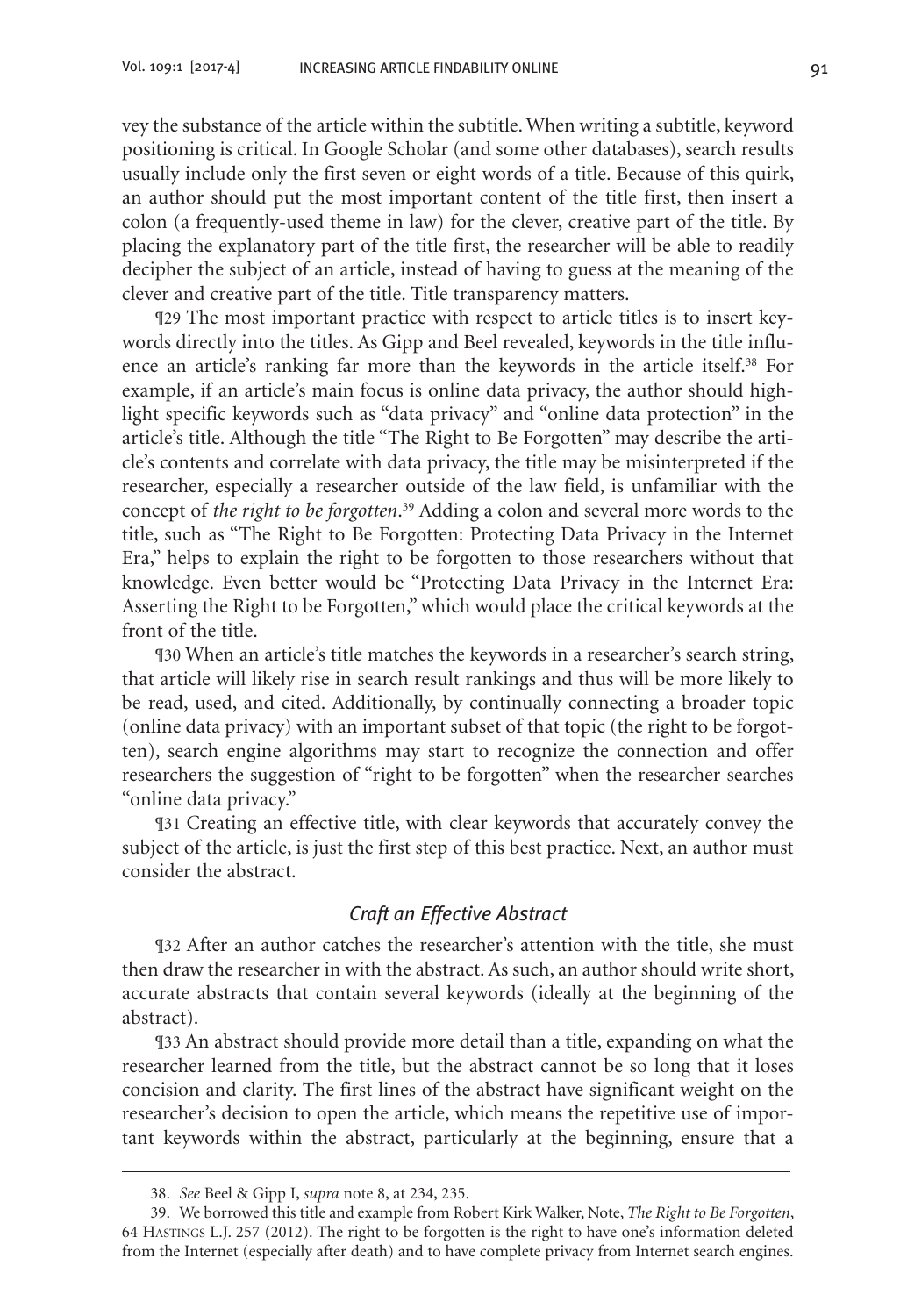researcher will quickly grasp the article's subject matter and will open it if relevant or interesting to the researcher. In some search engines, such as Google Scholar, the first few lines of the abstract appear on the search results page. Abstracts that appear on the search results page greatly impact an article's findability because the researcher does not have to click into another document to determine whether the article is worth reading. Because the researcher can see only the first few lines of the abstract, those first lines must convince the researcher to click into the article.

¶34 A word of warning, however: an author should avoid trying to "game" the system by plastering a certain keyword repetitively in the abstract. This technique will fail to get the researcher's attention and will not result in a higher ranking in the search algorithm because the system will recognize that the abstract is "fake" and that the author is attempting to exaggerate certain elements to trick the system, which can result in the search algorithm completely removing an article from a search. An author should construct an effective, clear abstract that accurately conveys the contents of the article to avoid these potential downfalls.

### *Ensure Effective Metadata*

¶35 The final component of the first best practice is the metadata. If the title and abstract are the protagonists on the main stage of Internet search results, then consider metadata as the behind-the-scenes production crew helping the show come together. Metadata contains descriptive information embedded into an article that reflects its contents. Researchers will not necessarily see metadata on the screen; on the back end, though, metadata is the essential component for electronic transmission of information. Computers see metadata like a blueprint of contents, using metadata to calculate and extract information for search results.

¶36 Search engines rely heavily on underlying metadata when indexing articles and determining relevancy, so this information must be as complete and accurate as possible. Although many programs automatically input metadata when a document is first created, the quality and content of that metadata varies based on several factors that are not germane to the content of the article: for example, the program used to create the metadata or the format of the document. An author should always check the accuracy of the metadata before publishing an article on the web because the consequences of incorrect metadata can be dire. An article that incorrectly lists the title or keywords (such as "Second Amendment" instead of "First Amendment") will be hidden among the masses of search results because the search algorithm will not recognize the article's relevance to a researcher's search string. The small amount of time an author devotes to checking for correct metadata is slight compared to the potential consequences of inaccurate metadata, so verifying the metadata is a must for authors.

¶37 Below, we discuss in detail the metadata underlying a PDF, as we assume that almost all articles are being posted in that format.<sup>40</sup> A PDF has three key metadata pieces: the title, the author, and the keywords.<sup>41</sup>

<sup>40.</sup> We encourage all articles to be posted as PDFs; the format is more stable than Word documents online and can be more difficult to manipulate.

<sup>41.</sup> For instructions on how to access the metadata in a PDF and how to check the title, author, and keyword metadata fields, see the appendix *infra*.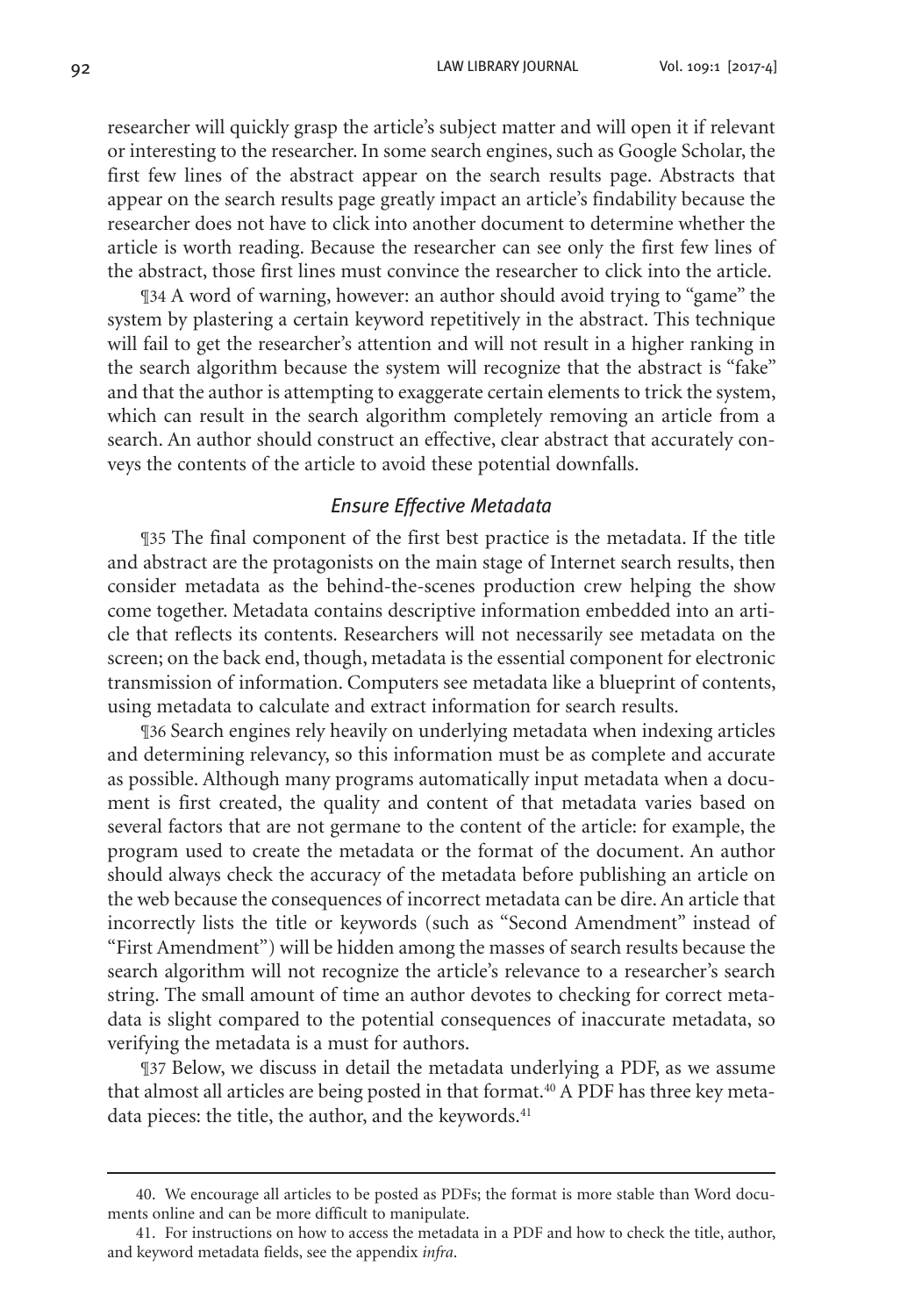¶38 An author's easiest metadata field is the title field: an author should simply confirm that the title of the article in the metadata is correct. If not, the author corrects the metadata to reflect the right title.

¶39 The second field is an author's name. Entering an author's name, though, can be deceptively tricky because of the different variations an author may choose, such as middle initials, middle names, maiden names, and so on. Names are important because, over time, an author may come to be known as an expert in a specific field, so a researcher may try to search for articles using a specific name. An author also establishes a scholarly presence online, so that an author who is well known in a certain field is more likely to be cited by those researching in that field. If an author sometimes goes by John R. Smith, sometimes by John Smith, and sometimes by John Roe Smith, how is a researcher (or a search engine) to know whether those three names represent the same author, two separate authors, or three separate authors?

¶40 Whether an author chooses to use a middle initial or middle name, the author must be consistent, and all author fields in all articles that an author posts online should have the same name. This ensures that researchers find the specific author they are looking for and can help increase search result rankings because the search engine will be able to attribute all citations to one author, rather than splitting up citations because the search engine sees John Smith and John R. Smith as different people.

¶41 The last field of important metadata is the keyword field. As with the title and author name of an article, the keywords in the metadata must also be correct. Enter keywords that accurately reflect the content of the article and its area of law, similar to the contents of the title and abstract. We estimate that ten to twelve keywords is a good number; the metadata field needs enough to accurately convey the contents of the article, but with too many keywords the article will come up in results for which it is not relevant, discouraging researchers and potentially harming an author's online reputation.

¶42 The first best practice tells an author to write a clear, accurate title, with a short, sweet abstract with keywords, and to ensure the metadata underlying an article is correct. Doing so can help an author increase the chances that a researcher will find an author's article and will click into that article.

## Cross-Discipline Posting

¶43 The second best practice is to market an article across multiple disciplines and under multiple sub-disciplines. Many law articles discuss more than law and cross into disciplines such as criminal justice, gender studies, or economics. When an author writes an article that deals with both subject matters, the author should post the article in law databases, as well as in economics databases, gender databases, and any cross-discipline databases, such as a law and economics database. An author must be careful, however, to ensure that he is not posting in databases that are completely unrelated to the topic of the article: search engines can pick up on when an author is gaming the system, and it can also reduce an author's reputation in the academic community if it becomes known that an author frequently exaggerates the subject matter of his articles. The credibility of the work may be contingent on an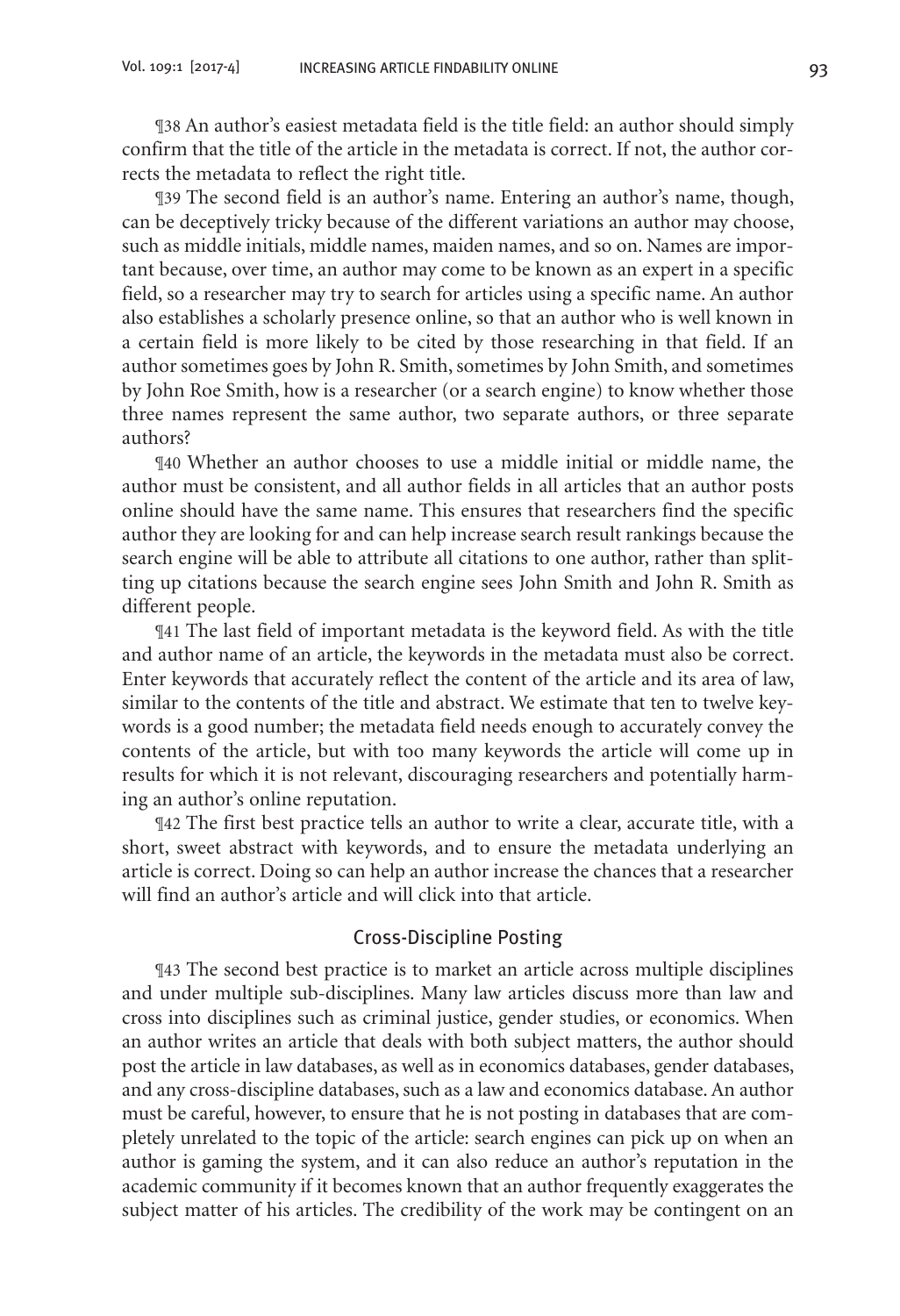author's expertise in the field, so an author should maintain his reputation and stay accurate with the discipline selection.

¶44 The key is to choose pertinent and relatable disciplines. An author should think about which disciplines form a broad umbrella that encompass a specific issue and topic, even if it does not coincide directly with the area of law. For example, consider the Legal Scholarship Network series on SSRN, which hosts a broad range of discrete topics, organized under big umbrella topics.<sup>42</sup> By posting across multiple disciplines, an author gains more exposure for his work and disperses it to a wider range of researchers who may have academic backgrounds other than law. This effort can maximize an author's readership tenfold.

¶45 By posting across multiple disciplines, an author can also attract different audiences and can catch those who search by broad topic. Additionally, if an author inserts the cross-discipline as a keyword in the metadata of the article, it will increase the chances that a researcher will find the article. Much research today is being conducted across disciplines, so an author who can capture multiple markets increases the chances of being cited and of being recognized as an expert in several, related fields.

#### Cross-Post in Multiple Locations

¶46 The third best practice is to post an article (or the draft of an article) in multiple different places. Posting to several different locations helps an author reach a wider range of potential researchers. An author should post to a faculty biography page on a school's website; to SSRN or ResearchGate; to her LinkedIn profile; to her host institution's institutional repository or bepress SelectedWorks page; to any blogs, Twitter feeds, Facebook pages, and so on that an author has; and to any personal or professional websites that an author maintains. Of these different sites, posting to a faculty biography page, SSRN, and a host institution's institutional repository are the most important because of the credibility these sites give to an author's work, as opposed to an unverified work on a privately hosted webpage. By doing so, an author can increase the article's ranking in Google Scholar, as there is some evidence that Google considers the number of disparate places in which an article is located as a factor in ranking that article.

¶47 By posting across multiple locations, an author has the opportunity to catch disparate researchers. Different researchers regularly search SSRN, for example, more frequently than LinkedIn, simply because of the familiarity they have with SSRN and their knowledge of its use by academics as a scholarship repository. Other researchers may visit an author's LinkedIn page for networking purposes, but may also be intrigued by the author's publications, especially if an author is a known expert in a particular subject area. By posting to both SSRN and LinkedIn, an author can attract both of those audiences, increasing the chance that her scholarship will be read and that the scholarship will be cited.

¶48 Posting scholarship to multiple locations also helps an author create a strong online reputation. Being mentioned on different websites will reiterate the impact that the article has on the scholarly community, and in turn will enable the

<sup>42.</sup> *See Legal Scholarship Network eJournal Taxonomy*, SSRN, http://ssrn.com/en/index.cfm/lsn /lsn-ejournals/ (last visited Feb. 13, 2017).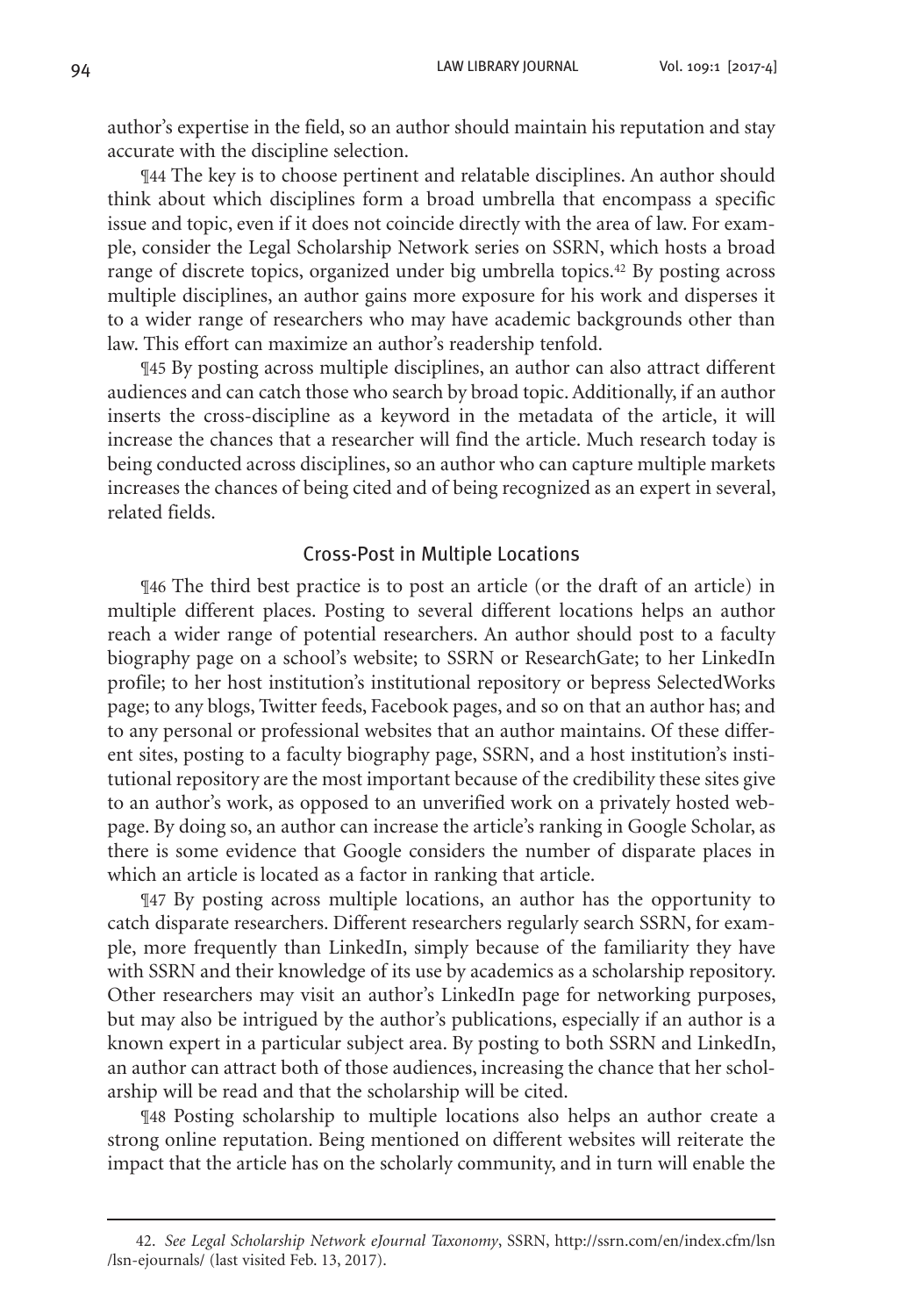article to become a topic of discussion in the academic field. Multiple search results will also translate into more download counts for online statistics.

¶49 As with gaming the abstract, an author should be careful about floating duplicate versions of the same publication, which may result in an imbalance of citation counts. To minimize this potential predicament, an author should link to an original copy that is hosted on one centralized server, such as SSRN or an institutional repository, instead of re-uploading the PDF to a new location each time. But by credibly posting across different websites, an author will increase the findability of her articles.

### Convert the PDF into a Searchable PDF

¶50 The final best practice is to only post PDFs that have been converted into searchable PDFs or to OCR (optical character recognition) the PDF.<sup>43</sup> PDFs are often posted to the web without being converted into text. This effectively renders the PDF as an image, preventing a search engine from "reading" the individual words in the article. By converting the PDF to a searchable PDF, an author transforms the image into a readable document. A search engine can now "read" the article word by word and bring it up in a search result if it is relevant to that search, especially useful for those researchers who rely on keyword searches within the text. Without readable text, the text of the PDF, even if it includes relevant keywords that researchers are typing into Google Scholar, may go unrecognized, limiting the article's opportunities to be found by the search engine.

¶51 An OCRed article complements the accurate metadata encrypted into the article's back end. Posting only searchable PDFs ensures that even if the metadata is missing vital information, the article will still be discoverable in search results. Additionally, a researcher can search through an OCRed PDF to find specific sections of scholarship, increasing the chances that the researcher may cite to that specific section.

¶52 To even further increase the likelihood that an article is on the first page of results, an author should post only OCRed PDFs.

### **Selling the Best Practices**

¶53 Although we believe that the best practices can impact authors' reputations and citation counts, and we purposely designed them to be simple and quick to implement, it can be frustrating to even inform others about the best practices, much less convince them that they should implement them. We know many authors who are aware of the best practices but who continue to publish without checking metadata or converting to a searchable PDF. Our institutional repository's staff must double-check all information before uploading an article. A simple scroll through an SSRN eJournal will demonstrate how confusing article titles can be and how many authors still compose witty titles without context.

¶54 Part of the best practices, then, must also be marketing the best practices and convincing other authors that the few minutes they take to implement reap

<sup>43.</sup> The assumption, of course, is that all authors are already posting articles in PDF format, not in any other format (Word, Works, RTF, etc.). Authors not posting articles in PDF format should immediately change that practice.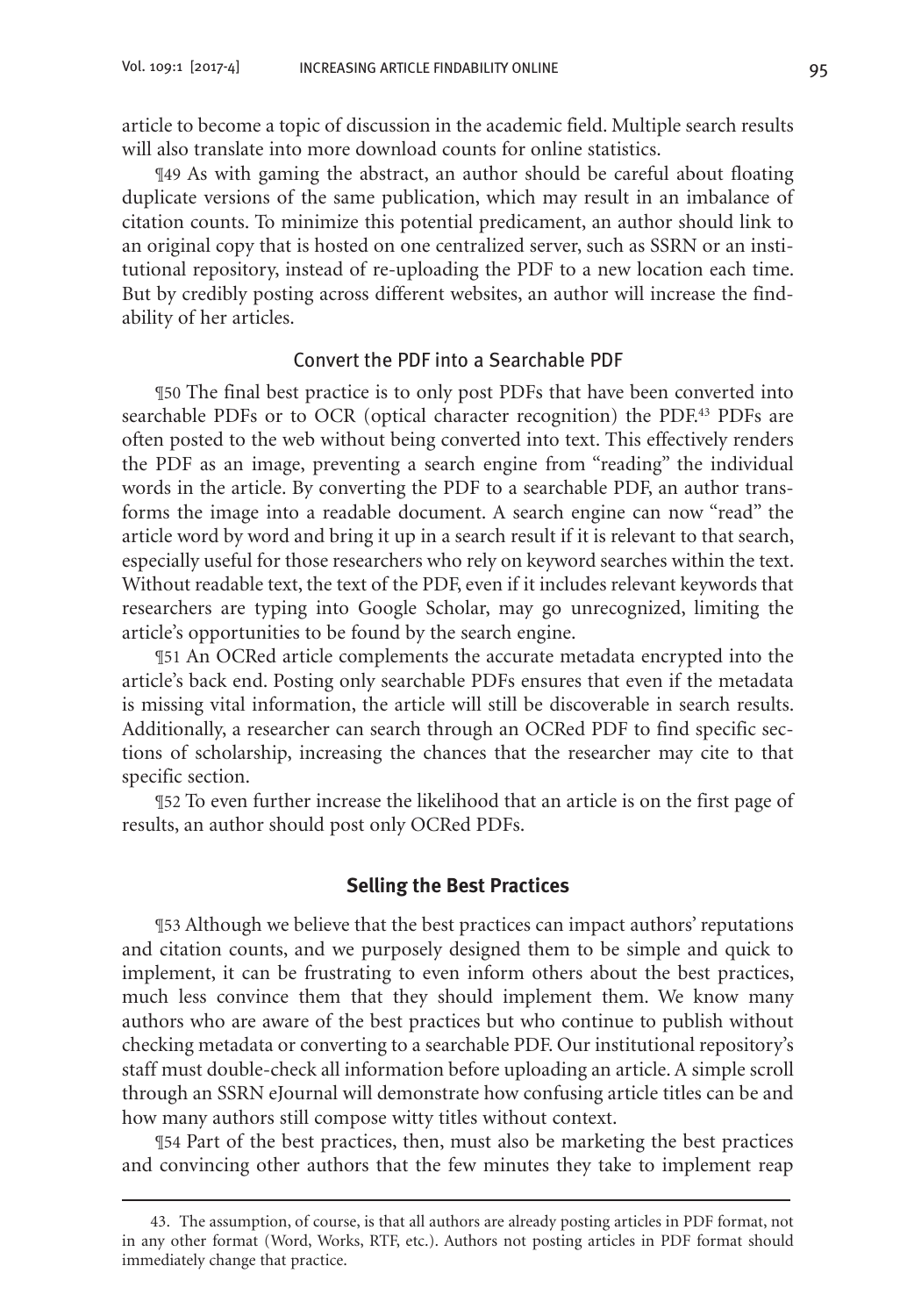enormous rewards. We point out the increased findability of articles, which leads to increased citation counts. In law schools especially, an increased citation count has come to be seen as an objective marker of influence and success, so we can connect the best practices to a specific, practical goal.

¶55 Marketing the best practices must also involve disabusing others of possibly inaccurate views of search engine optimization. For example, changing the metadata and OCRing an article already posted on SSRN does not restart the download counts for that article. There may be other misinformation about how search engine optimization works floating around. We must keep our ears open to any rumors about the best practices so that we can quickly and efficiently correct any confusion.

¶56 As yet, we rely heavily on regularly reminding others of the best practices and offering to walk them through any of them. Working with a dean of faculty development may also be an option, and convincing one of the more active, influential faculty members may be another. Sending faculty this article (or others like it) can be another starting point. We also think it important to implement the best practices for any scholarship you may produce, to lead by example.

#### **Conclusion and the Future of Search Engine Optimization**

¶57 By implementing the four best practices, we believe that authors have the opportunity to increase the chances that their scholarship will be found online and that the scholarship will then be cited in future articles. The best practices, based on a strong foundation of research and real-world experience, are easy to implement, practical, and likely to be successful.

¶58 But simply implementing the best practices must only be the first step. Google Scholar and other search engines are bound to change. The way in which we search and find material is equally destined to change. One key to the success of the best practices is that it responds to the current research and methods of searching. Today the best practices may serve as useful tools; tomorrow's search engines may change that.

¶59 Continuing to research and track how search engine optimization works and the best methods for optimizing research should be a priority. We would be interested to know the impact of search engine optimization on a scholarly article. We would want to do case studies of SSRN, institutional repositories, and Google Scholar to further assess and articulate how those search engines operate and how researchers use those search engines. We would be interested in seeing whether Facebook's "Boost" option for a liked page could be applied to an article that has been cited on Google Scholar. These demonstrate just a few of the possibilities for future research, and we welcome thoughts about others.

¶60 The four best practices for search engine optimization offer legal scholars the opportunity to increase their visibility to the academic research world. And a greater familiarity with how search engines work and how researchers find articles, along with a curiosity about the future of search engine optimization, means that we will only continue to expand the opportunities to increase that visibility.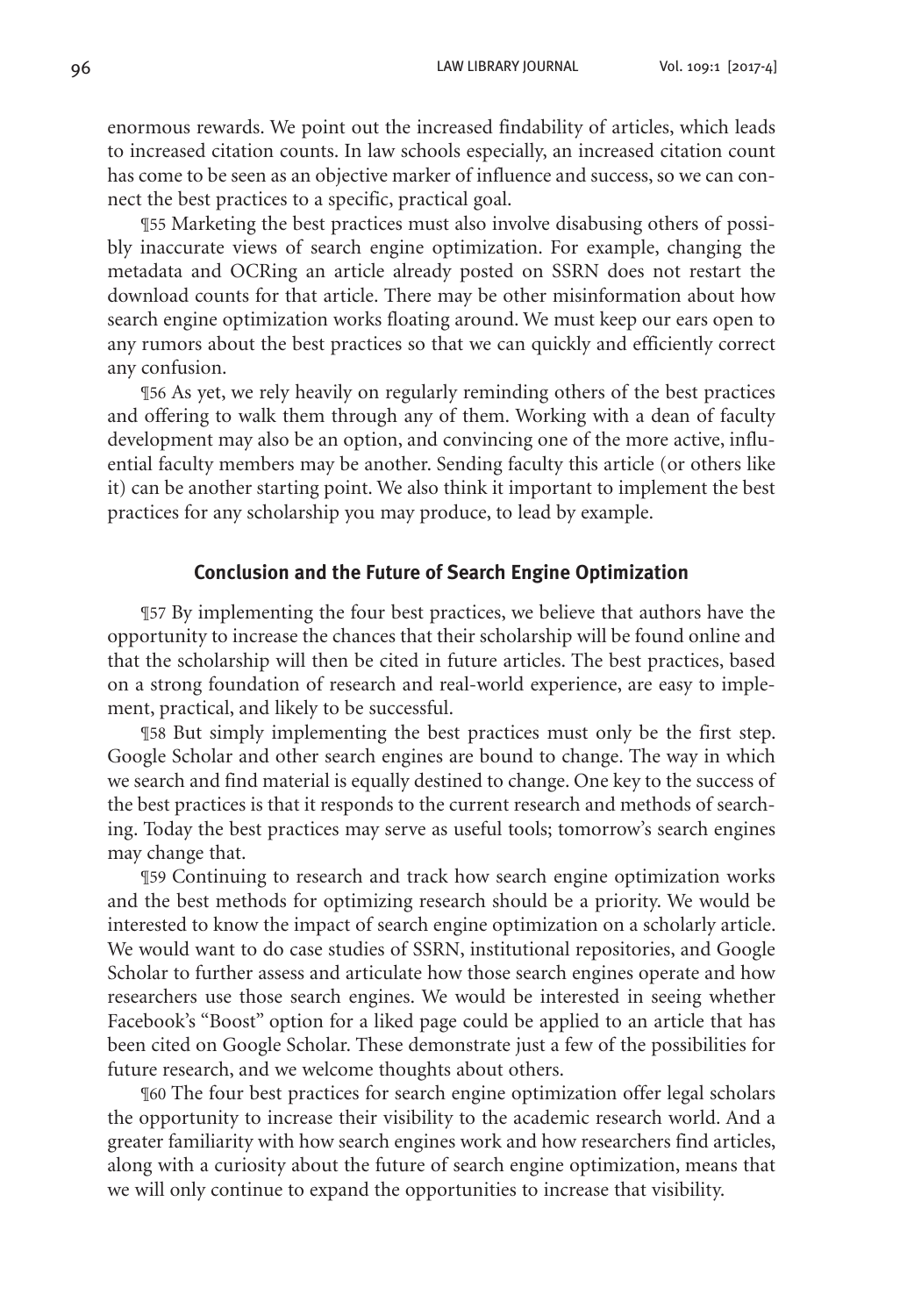# **Appendix**

# Instructions for Best Practice 1: Check PDF Metadata

| SSRN-id2230427.pdf - Adobe Acrobat Pro   |                                                            |                        |
|------------------------------------------|------------------------------------------------------------|------------------------|
| File Filt<br>View Window<br>Help         |                                                            |                        |
| 2 Open                                   | $Ctrl + O$                                                 | €<br>$\mathbb{F}$<br>⊜ |
| Open From Acrobat.com.                   |                                                            |                        |
| 1.<br><b>T</b> o Create                  | Open your PDF file in Adobe<br>(either Reader or Acrobat). | Ð                      |
| Save<br>2.                               | Click "File" in the top left corner.                       |                        |
| 3.<br>Save As                            | Select "Properties."                                       |                        |
| Save As Other                            |                                                            |                        |
| Save To Acrobat.com.                     |                                                            |                        |
| ⊠ Send File                              |                                                            | <b>PUBLIC FORT</b>     |
| <b>&amp; Get Documents Signed</b>        |                                                            |                        |
| Revert                                   |                                                            |                        |
| Close                                    | $Ctrl + W$                                                 |                        |
| Properties                               | $Ctrl + D$                                                 |                        |
| e Print                                  | $Ctrl + P$                                                 |                        |
| 1 O:\LIC\\SSRN-id2230427.pdf             |                                                            |                        |
| 2 X:\Office Docs\FLC102.pdf              |                                                            |                        |
| 3 \\\Public Forum 2.1-ons and Social.pdf |                                                            |                        |
| 4 X:\Avery Le_AALL Minplication 2015.pdf |                                                            |                        |
| 5 E:\\Avery P Le Resume and CV 2014.pdf  |                                                            |                        |
| Exit                                     | $Ctrl + Q$                                                 |                        |
|                                          |                                                            | <b>PUBLI</b>           |

| <b>Document Properties</b>                       |                                |                       |                                      | $\Sigma$                                                             |  |
|--------------------------------------------------|--------------------------------|-----------------------|--------------------------------------|----------------------------------------------------------------------|--|
| Description Security Fonts<br>Description        |                                |                       |                                      | Initial View   Custom   Advanced                                     |  |
| SSRN-id2230427.pdf<br>File:<br>ARTICLE<br>Title: |                                |                       |                                      |                                                                      |  |
| Author                                           |                                | Alexandra Amador      |                                      | 4. Here's your metadata: Title,<br>Author, and Keywords. Type in the |  |
| Subject:                                         |                                |                       |                                      | appropriate information.<br>5. When you're satisfied, click "OK"     |  |
| Keywords                                         |                                | to save your changes. |                                      |                                                                      |  |
|                                                  | Created: 3/22/2013 1:12:46 PM  |                       |                                      | Additional Metadata                                                  |  |
|                                                  | Modified: 3/22/2013 1:12:46 PM |                       |                                      |                                                                      |  |
|                                                  |                                |                       | Application: Microsoft® Word 2010    |                                                                      |  |
| Advanced                                         |                                |                       |                                      |                                                                      |  |
|                                                  |                                |                       | PDF Producer: Microsoft® Word 2010   |                                                                      |  |
|                                                  |                                |                       |                                      |                                                                      |  |
|                                                  | PDF Version: 1.5 (Acrobat 6.x) |                       |                                      |                                                                      |  |
|                                                  | Location:                      |                       |                                      | O:\LIC\Faculty Services\Faculty Enrichment Luncheon (1-16-2015)\     |  |
|                                                  |                                |                       | File Size: 613.49 KB (628,216 Bytes) |                                                                      |  |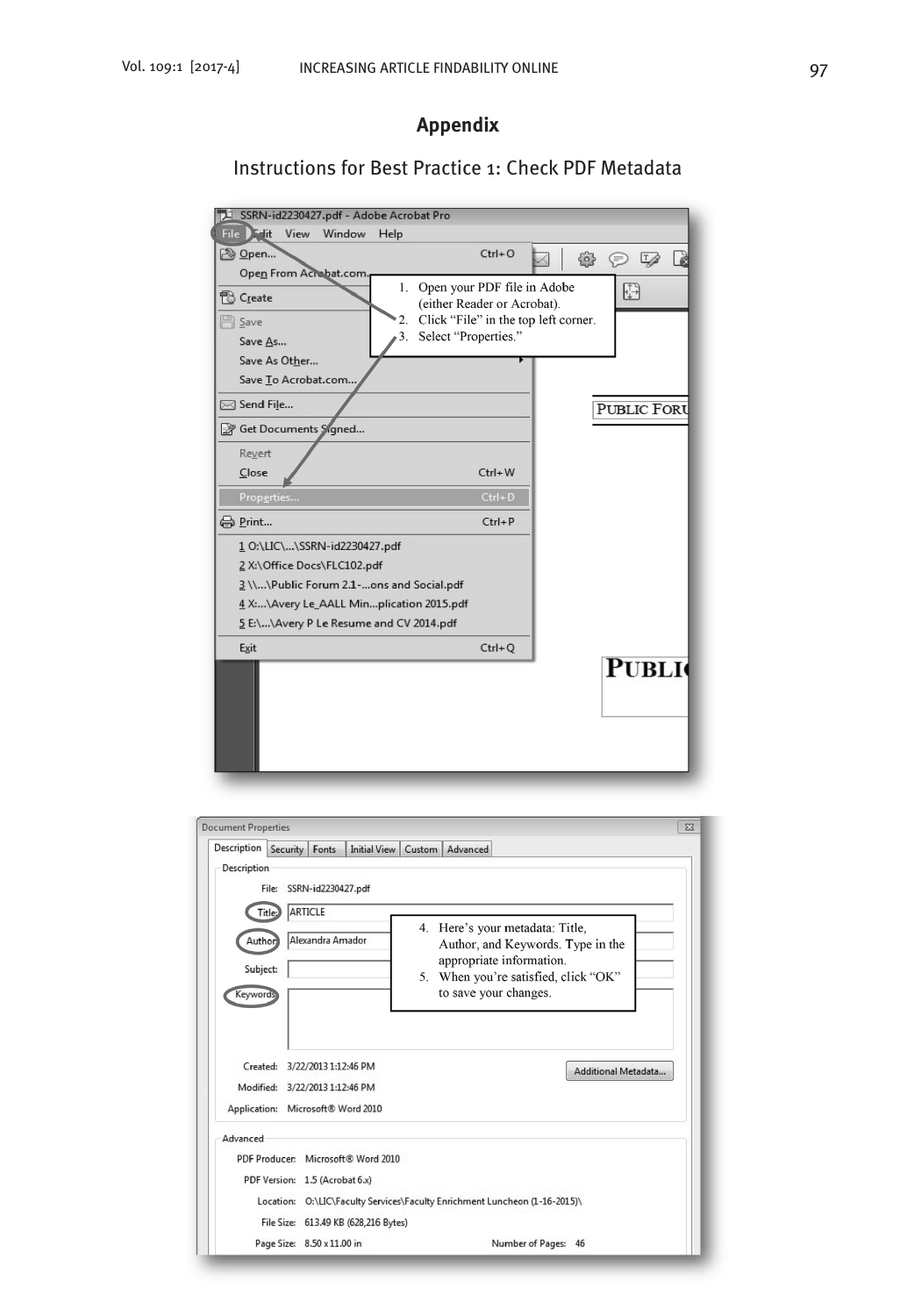

# Instructions for Best Practice 4: Convert to Searchable PDF